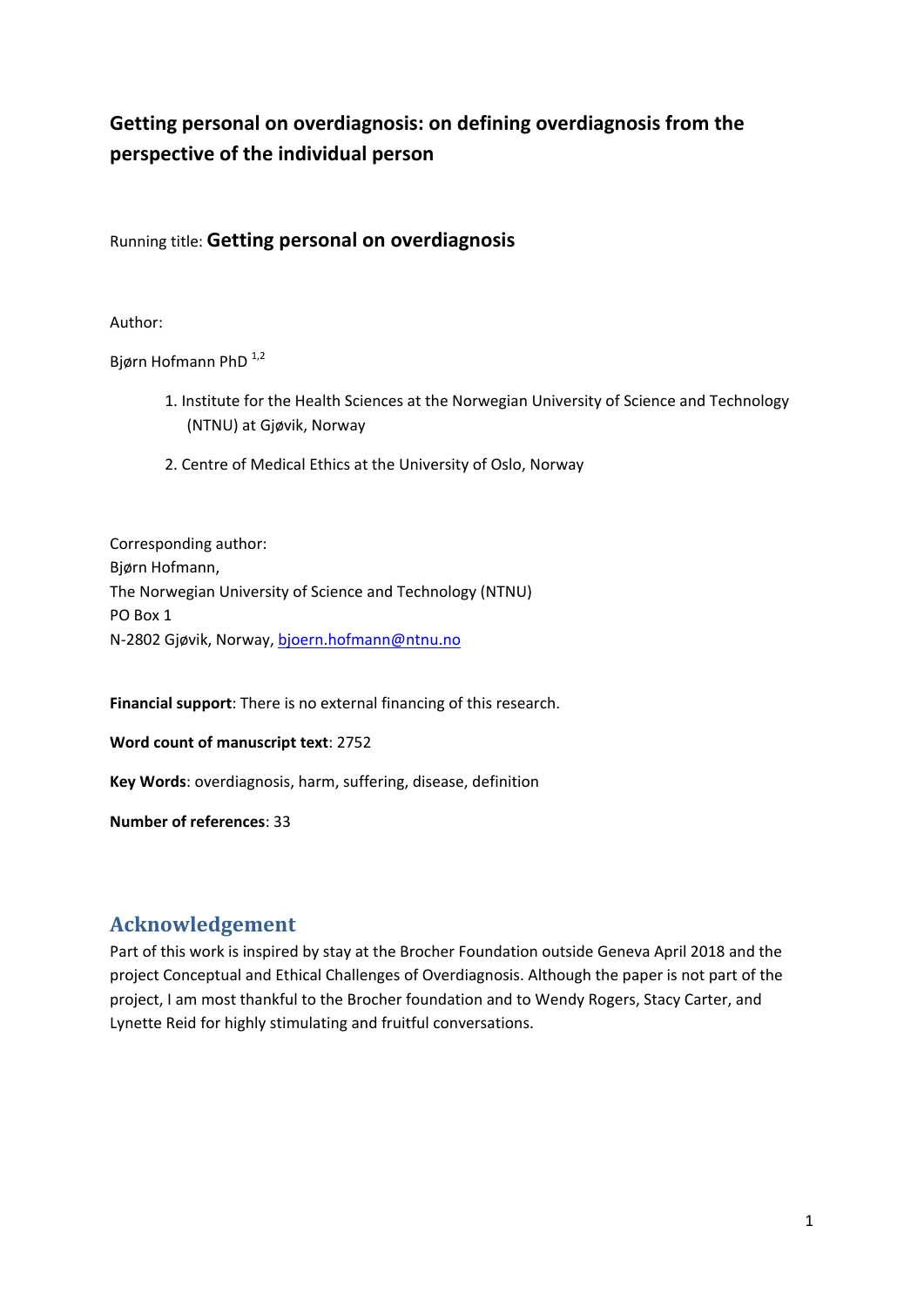# **Getting personal on overdiagnosis: on defining overdiagnosis from the perspective of the individual person**

#### Abstract:

*How can overdiagnosis be defined, explained, and estimated on an individual level? The answers to* this question are essential for persons to be able to make informed choices and give valid consents for *tests. Traditional conceptions of overdiagnosis tend to depend on counterfactual thinking and* prophetic abilities as you would have to know what would happen in the future if you did not test now. In order to avoid this, overdiagnosis can be defined as the event of diagnosing a person with a disease when this does not avoid or reduce manifest disease. To be able to relate this to one's own life and deliberation, I argue that we need answers to specific questions such as: if I am tested, and the test and subsequent test results are positive, but I am not treated, what is the chance that I would *not suffer or experience manifest disease? A definition of overdiagnosis that aims at providing answers to this question is as follows: prospectively overdiagnosis (of an individual person) is the estimated chance that a person having a positive test result would not suffer and experience manifest disease if not treated or followed up in any way. Getting personal on overdiagnosis directs the attention of overdiagnosis estimates towards what matters in medicine: the experience of individual persons.*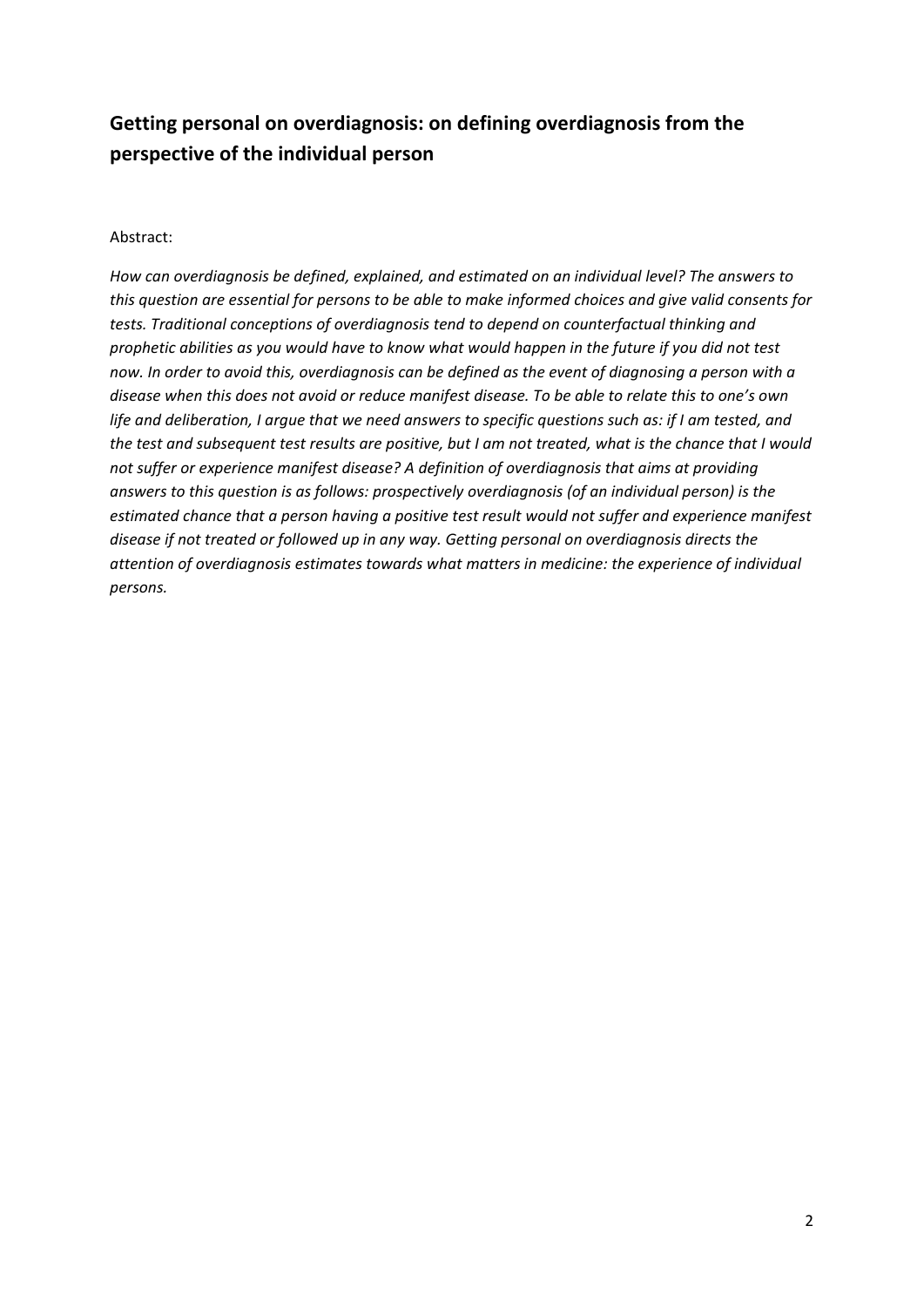#### **Introduction**

In ordinary language overdiagnosis is defined as «the detection of abnormalities that are not destined to ever bother us $v<sup>1</sup>$  and is identified to entail a series of ethical challenges.<sup>2</sup> Despite substantial efforts and several explicit attempts<sup>3-8</sup> there are still disagreements on how to define overdiagnosis<sup>9-15</sup> and how to measure it.<sup>16,17</sup> The disagreements with respect to its nature and extension have implications for how to handle overdiagnosis: some think it is a small problem and others think it is substantial; some think it is inevitable while other think it is not.

The conceptual debates are running along several lines. For one, there is disagreement whether overdiagnosis results from biological attributes of the disease, from features of the healthcare system, or from a broader social setting.<sup>18,19</sup> Secondly, it is disputed what kinds of benefits and harms to include in definitions of overdiagnosis<sup>20</sup> and who gets to decide<sup>2</sup>. Thirdly, the distinction between overdiagnosis and medicalization is contested,  $7,12,19$  and fourthly, there is a debate on whether overdiagnosis hinges on the expansion of disease<sup>4,5</sup> or on specific diagnostic processes.<sup>21,22</sup> Fifthly, there are interesting disputes on what types of overdiagnosis that exist,<sup>6,20,23</sup> whether it is a matter of things in the world (ontology) or of knowledge (epistemology).<sup>23</sup> and what are its causes.<sup>6</sup> Last but not least, it is disputed whether overdiagnosis should be defined on the population level, $<sup>2</sup>$  on the</sup> professional level, $4,5$  or on the individual level. $6,10,22$ 

This article does not pretend to solve all these problems. It will rather focus on a small, but very significant, question: how can overdiagnosis be defined, explained, and estimated on an individual level? The reason this is a crucial question is because in order for persons invited to take tests to be able to make informed choices and give valid consents they should know both the potential benefits and harms of a test, including overdiagnosis. To address this issue, I will refer to some of the definitions that exist, showing how they depend on counterfactual thinking and prophetic abilities. Then I will work my way to a definition of overdiagnosis that tries to avoid these challenges. By investigating questions that individual persons should be provided answers to when being offered a test I will arrive at an operational definition of overdiagnosis targeted for individual persons.

#### **Overdiagnosis of a person**

Although overdiagnosis is frequently defined<sup>2</sup> and estimated<sup>16</sup> on the populational level, some of its definitions refer to individuals. Zackrisson defines overdiagnosis as "the detection of cases that would never have come to clinical attention without screening"<sup>24</sup> and Welch and colleagues at Dartmouth College explain that "[o]verdiagnosis occurs when individuals are diagnosed with conditions that will never cause symptoms or death".<sup>1</sup> Correspondingly, Etzoni defines overdiagnosis as the "detection of a disease that in the absence of screening would not have been diagnosed in the patient's lifetime."<sup>25</sup> and Reich as "disease that would never have become clinically evident, a pathological finding lacking clinical import, detectable only by special means (screening or autopsy)."<sup>26</sup>

Common to all these definitions is that they are based on counterfactual reasoning and presuppose prophetic ability: they presume that you know what would have happened in the future if you did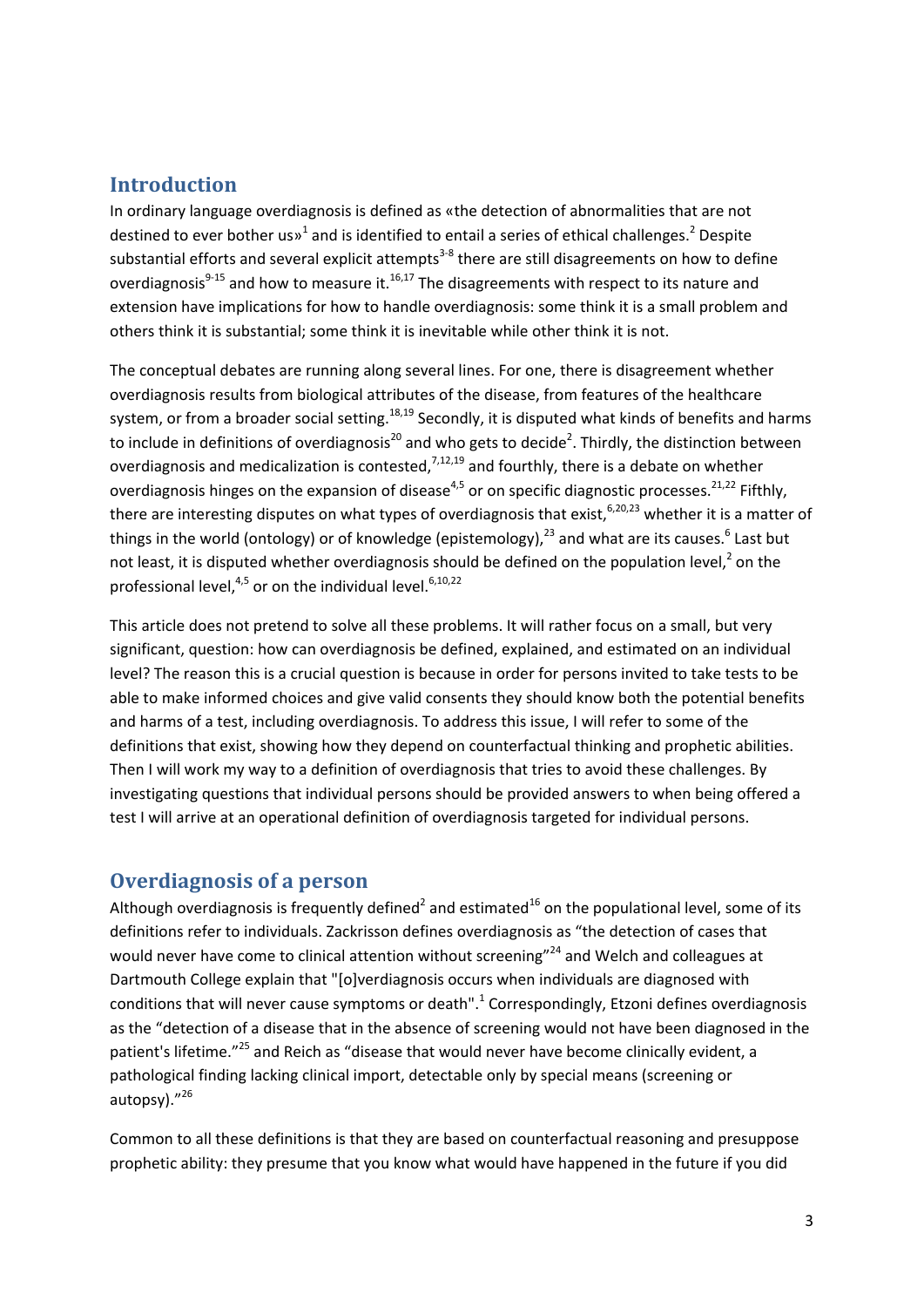something else than what you are doing, i.e., testing and diagnosing (and treating) the person with respect to a specific disease <sup>6</sup>. This makes them incomprehensible for persons and difficult to apply by health professionals when explaining overdiagnosis to persons offered tests.

## **Defining overdiagnosis**

Nonetheless, let us start with a tentative definition: *Overdiagnosis (on an individual person level) is when a person is given a diagnosis (based on one or subsequent tests) but where the person would not have suffered manifest disease if not tested.* Here *manifest disease* means that my suffering (*illness*) can be explained by palpable or verified signs interpreted by professionals (*disease*), and accepted by society as sufficient for attributing a sick role (sickness).<sup>27</sup> As such, overdiagnosis is an unnecessary diagnosis (followed by a potentially unnecessary treatment) in terms of avoiding or reducing a person's future manifest disease.<sup>i</sup> As this definition is in line with traditional definitions of overdiagnosis.1,24‐26,28,29 it is *counterfactual*, i.e., you would have to know what would have happened if you did not discover what you have discovered, and you would need to be *prophetic* to know whether a person will be overdiagnosed or not.<sup>6</sup>

A more prospective definition could be: *Overdiagnosis (of an individual person) is when the person is given a diagnosis (based on one or subsequent tests) but who will not avoid suffering manifest disease as a result of the test and subsequent treatment.* Some would argue that one problem with this definition is that it includes persons who are correctly diagnosed with the conditions, but who despite early detection and treatment would still suffer manifest disease, i.e., where (early) detection has no effect. There may not be many such cases, but one could argue that the definition is too inclusive, as it comprises cases that are "correctly diagnosed" but where the ultimate effect of the early diagnosis is none or poor. This would make the definition of overdiagnosis dependant on treatment (effects). For some, this is fully acceptable, as they think that non‐actionable diagnoses are futile, and because there are many examples of conditions being given diagnose names and handled as diseases because they are treatable. However, in a more principled and epistemic perspective it is fair to argue that if overdiagnosis is about diagnosis, the effects of treatment should be excluded from its definition.

A modified definition that may avoid this problem of treatment‐inclusivity would be the following: *Overdiagnosis (of an individual person) is when the person is given a diagnosis (based on one or subsequent tests), and does not suffer or experience the manifest disease when left untreated (for the rest of the person's lifetime).* Although this definition does not presuppose prophetic abilities, you will still need to know what happens if the person tested (positive) and would not be followed up. To wait and see whether the person developed manifest disease without any intervention when having a positive test, would give an answer to whether the person is overdiagnosed, but that would not be an attractive option to many due to the risk of developing manifest disease. No doubt, it would be possible to design studies that would comply with the above definition and give valuable information on overdiagnosis. However, it would be difficult to have such studies approved by ethical committees and to recruit participants. Nonetheless, the definition is not utopian, as various kinds of

 <sup>i</sup> Some would prefer "not maintaining or improving the person's health" instead of "avoiding or reducing a person's future manifest disease".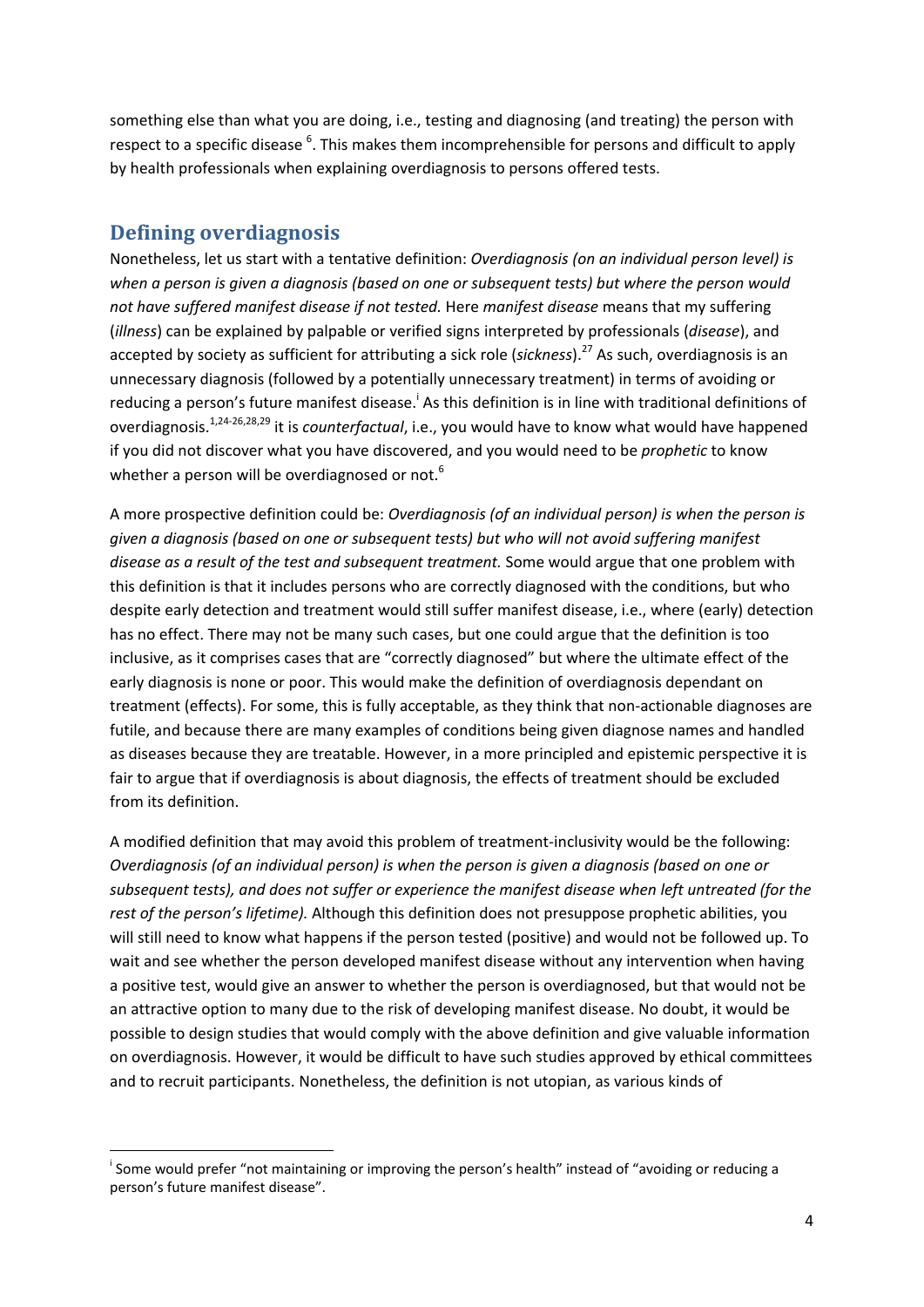(bio)markers may emerge in the future that could verify overdiagnosis in previous practices.<sup>ii</sup> Moreover, this is in line with established thinking about overdiagnosis: "the only way to be certain that an individual has been overdiagnosed is when that individual is never treated, never develops symptoms of cancer, and ultimately dies of something else. $^{\prime\prime}{}^{1}$ 

A shorter, but less precise version of this definition goes like this: *Overdiagnosis occurs when diagnosing a person does not avoid or reduce manifest disease.* This version is somewhat more imprecise as it can be interpreted to include persons who are correctly diagnosed with the condition, but who despite early detection and treatment still would suffer manifest disease (because poor outcome of the treatment). However, a more friendly interpretation of this definition is that it refers to whether it is the diagnosing (and not treatment deficiencies) that results in not avoiding and reducing manifest disease.

Although such definitions may give a better intuitive understanding of what overdiagnosis is about, it is still very difficult to understand what this means for me as a person offered a test. Hence, in order to provide an operational definition that people can relate to and that can be estimated, we should look at what people offered tests might want to know.

## **What I need to know in order to be able to make informed decisions**

What I need to know is what it means for me to be tested. Hence, providers of tests should be able to provide me with answers to the following questions:

- 1. What is the chance that I will suffer and experience (this specific) manifest disease in the first place? (That is, what is my background chance of experiencing manifest disease?)
- 2. If I am tested, and the test is positive, what is the chance that I will suffer and experience manifest disease (if I am not subsequently tested and treated) compared to if I am not tested at all? If there are several steps in being tested, what is chance for each step? (That is, what is my chance of experiencing manifest disease for each step of the testing process?)
- 3. If I am tested, and the test is positive and if I am subsequently tested and treated, what is the chance that I will avoid suffering and experiencing manifest disease compared to if I am not tested?
- 4. If I am tested, and the test and subsequent test results are positive, but I am not treated, **what is the chance that I would not suffer or experience manifest disease?**
- 5. If I am tested and I have a negative test, what is the chance that I will still suffer and experience manifest disease? If there are several steps before I have a negative test result, what are the chances for each step?

Question 4 provides a practical answer to what overdiagnosis means to me in the situation of being offered a test. Accordingly, the definition of overdiagnosis becomes: *Prospectively, overdiagnosis (of an individual person) is the estimated chance that a person having a positive test result would not suffer and experience manifest disease if not treated or followed up in any way.* 

If it is interesting to note that such biomarkers then at the same time as revealing overdiagnosis in previous practices would eliminate this specific type of overdiagnosis in present practices. New kinds of overdiagnosis (of such biomarkers) may of course emerge.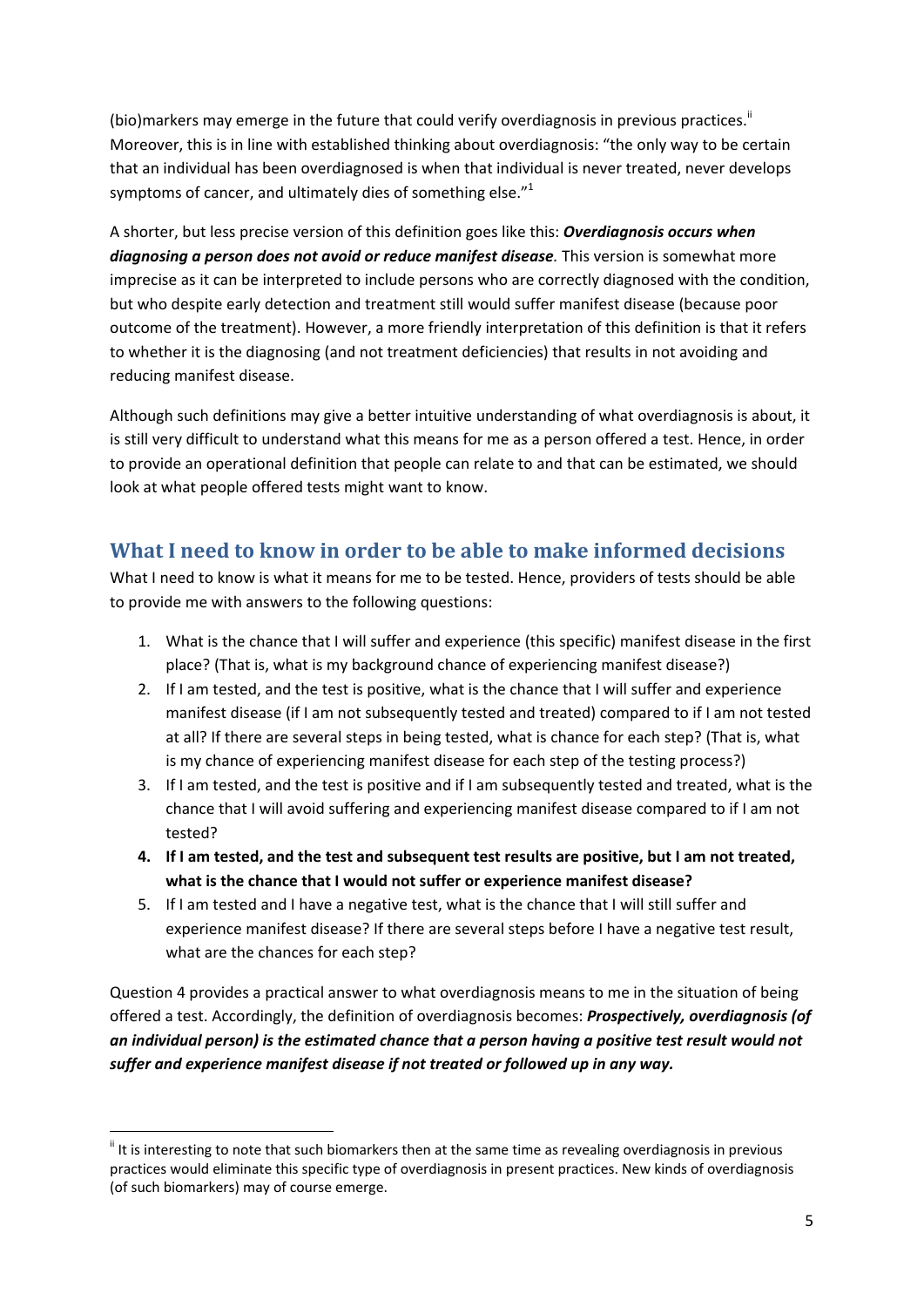#### **Discussion**

Starting out asking how overdiagnosis can be defined, explained, and estimated on an individual level, I referred to some of the definitions that exist and showed how they depend on counterfactual thinking and prophetic abilities, which is making it difficult for people to understand, decide, and to consent. Trying to avoid these challenges I worked my way to a tentative definition of overdiagnosis on an individual level. Furthermore, by investigating questions that persons should be provided answers to when being offered a test, I arrived at an operational definition of overdiagnosis targeted for individual persons. However, where does this leave us? I have given definitions of overdiagnosis that explain what it is, but what about providing individuals with relevant estimates? How do we find the estimated chance that a person having a positive test result would not suffer and experience manifest disease if not treated or followed up in any way?

As we cannot provide accurate answers to individual persons for questions Q1‐5, we are lead back to the controversies of estimating overdiagnosis.<sup>16,17,30-32</sup> Nonetheless, the above questions and suggested definition directs the attention and activities directly towards the key stakeholder: the person offered a test. Hence, estimates of overdiagnosis that do not answer question Q4 (and do not fall under the definition above) are not proper estimates of overdiagnosis. One may of course apply other estimates for making health policy decisions, e.g., with respect to whether to offer a screening program or not. However, when such a program is offered, persons need to be informed and answers to Q4 have to be provided. If not, the person cannot make informed choices and give valid consent for being tested. Moreover, it is important to acknowledge that such estimates have to be presented and balanced against estimates of other outcomes of testing, such as those addressed in Q2‐5.

Being told that if I am tested, and the test is positive, there is a 15% chance that I would still not suffer or experience manifest disease if nothing was done (Q4), may be helpful for my deliberation. I could then compare this with the information that if I am tested, and the test is positive and if I am subsequently tested and treated, then the chance that I will avoid suffering and experiencing manifest disease is 20% (Q3). Depending on information about how often cases are missed (Q5), my chance of experiencing the manifest disease (Q1) for each step of the test trajectory (Q2), the severity of the disease, the effectiveness and the safety of the treatment and other issues, I could make an informed choice whether I should take the test (or participate in the screening program), and I would be enabled to give a valid consent.

The provided definition does not solve the problem of risk perception.<sup>33,34</sup> Understanding what a given number of a chance for a given outcome (in percent) means for me as a person is, no doubt, challenging. However, being given such a number from the perspective of what matters for me as an individual person is better than being given numbers that matter for decision makers and health professionals. Hence, this is just a first, but important step, to improve decision making on overdiagnosis on the individual person level.

It is also important to notice that there is nothing magical about overdiagnosis and its estimates. Medicine is quite used to counterfactual and "prophetic" thinking. The prognosis of a disease is exactly such a prophecy, and health professionals are used to think about and estimate prognostic measures. They are also used to think about and explain to patients the prospective of alternative treatments (including non‐treatment). "In this situation you can choose between treatment X and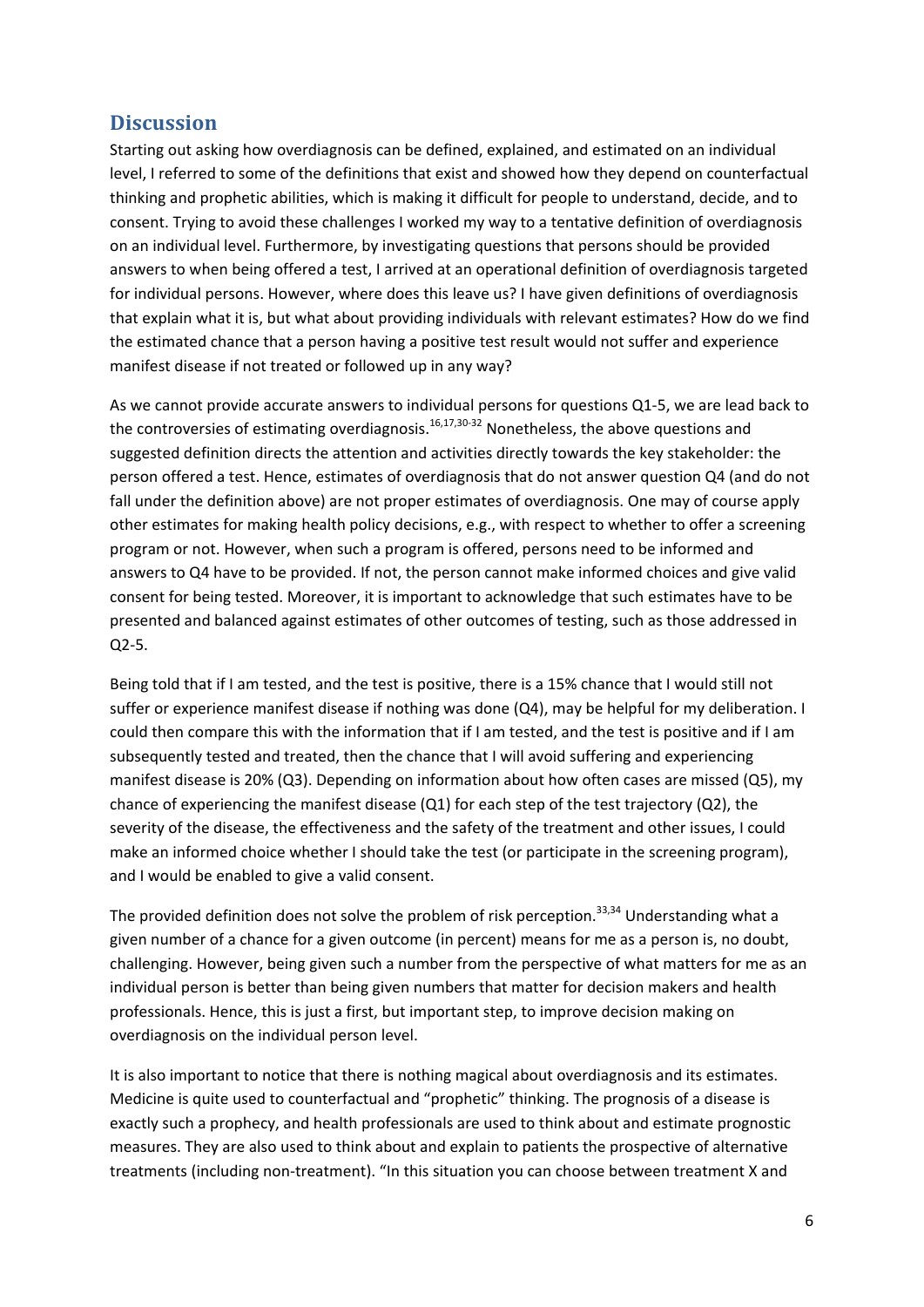treatment Y. Based on population studies the outcomes of X and Y are  $O_x$  and  $O_y$ , and the chances of obtaining such outcomes are  $C_x$  and  $C_y$ ."

It may be argued that overdiagnosis does not have to be defined in terms of manifest disease defined in terms of personal, professional, and social perspectives on human malady (illness, disease, sickness). I have addressed this issue in another paper that points out that the source of the moral imperative to help people is experienced and manifest disease (submitted manuscript).

In order to decide whether I will have a test or not or whether I will enter a screening program or not, I need information that makes it possible to understand what it means to me. Hence, very stringent population based estimates of overall overdiagnosis rate from RCTs may not provide me with the best information. Information from specific observational studies may be more appropriate. Hence, getting personal on overdiagnosis also challenges traditional epistemic hierarchies in Evidence Based Medicine.

Moreover, based on decision‐analytic approaches, it has been suggested to find the minimum acceptable trade‐off between the benefit of increased test‐positives (TP) and harm of increased false positives (FP) in order to finding the acceptable level of tests. Accordingly, it has been suggested to ask: "What is the highest number of individuals undergoing unnecessary further tests or treatment due to FP you would be prepared to accept for the benefit of identifying one additional TP result?"<sup>35</sup> In this article, I have tried to argue for moving this question from the professional to the person; from the question "how good is the test?" to "what is it good for?" keeping the answer to the question "who is it good for?" fixed.

Yet another objection may be that the provided definition of overdiagnosis does not avoid counterfactuals or prophetic abilities, as the questions are based on conditionals ("if, then…") which presuppose what I try to avoid.<sup>iii</sup> First, it can be argued that counterfactuals can be seen as a specific type of conditionals (sine qua non)<sup>36</sup> and that this is neither the case in the "ifs" of the questions nor of the definition. Second, it can be pointed out that that the "ifs" in the questions and in the definition describe what is happening: "if I am tested" or "if not treated or followed up in any way." Third, it can be argued that the "ifs" refer to alternative decisions in a decision tree. Surely, you cannot choose all alternatives at the same time. When choosing one, you exclude alternative decisions. However, this is different from knowing what would happen if you did something else than what you are doing. Providing you with estimates of chances for the various alternatives in a decision tree is by no means to provide you with knowledge about what will happen to you in the future. However, at present they are the best measures we have for improving decision making on taking tests.

## **Conclusion**

The question of how overdiagnosis can be defined, explained, and estimated on an individual level is essential in order for persons to be able to make informed choices and give valid consents to being tested. Traditional conceptions of overdiagnosis tend to depend on counterfactual thinking and prophetic abilities. Trying to avoid this, I have defined overdiagnosis (of an individual person) occurring when the person is given a diagnosis (based on one or subsequent tests), and the person

 $^{\text{\tiny{III}}}$  I am most thankful to one of the anonymous reviewers for drawing my attention to this objection.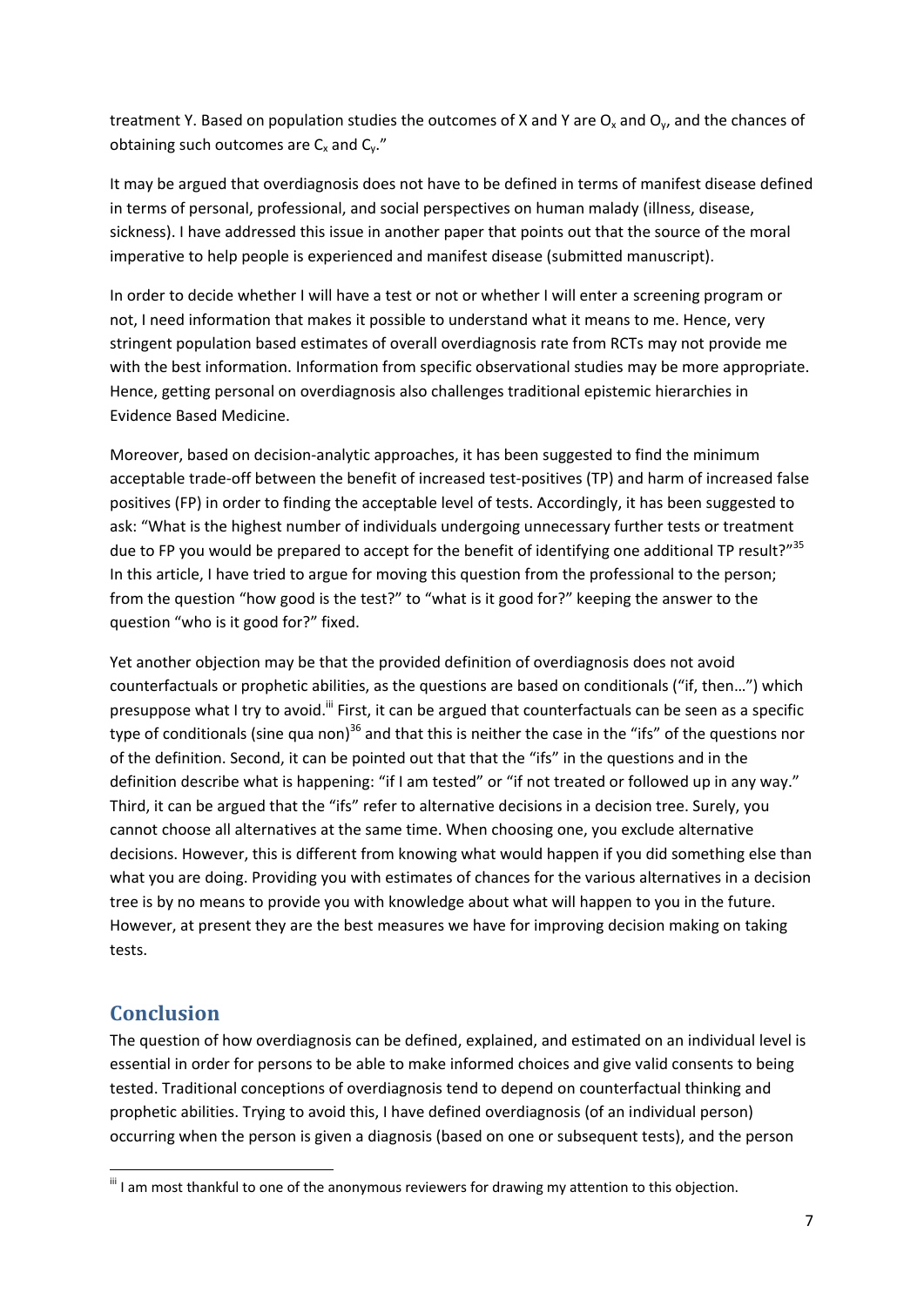does not suffer or experience the manifest disease when left untreated (for the rest of the person's lifetime). In short, overdiagnosis occurs when diagnosing a person does not avoid or reduce manifest disease. To be able to relate this to one's own life and deliberation, we need answers to questions like Q4: if I am tested, and the test and subsequent test results are positive, but I am not treated, what is the chance that I would not suffer or experience manifest disease? A definition of overdiagnosis that aims at providing answers to this question is that prospectively, overdiagnosis (of an individual person) is the estimated chance that a person having a positive test result would not suffer and experience manifest disease if not treated or followed up in any way. Getting personal on overdiagnosis does not only direct the attention of overdiagnosis estimates towards the perspective of individual persons, but it also challenges traditional epistemic hierarchies in Evidence Based Medicine.

#### **References**

- 1. Welch HG, Schwartz L, Woloshin S. *Overdiagnosed : making people sick in the pursuit of health.* Boston, Mass.: Beacon Press; 2011.
- 2. Carter SM, Degeling C, Doust J, Barratt A. A definition and ethical evaluation of overdiagnosis. *Journal of medical ethics.* 2016;42:722‐724.
- 3. Carter SM, Rogers W, Heath I, Degeling C, Doust J, Barratt A. The challenge of overdiagnosis begins with its definition. *BMJ.* 2015;350:h869.
- 4. Rogers W, Walker M. Précising definitions as a way to combat overdiagnosis. *Journal of evaluation in clinical practice.* 2018.
- 5. Walker MJ, Rogers W. Defining disease in the context of overdiagnosis. *Medicine, Health Care and Philosophy.* 2017;20(2):269‐280.
- 6. Hofmann B. Diagnosing overdiagnosis: conceptual challenges and suggested solutions. *European Journal of Epidemiology.* 2014;29(9):599‐604.
- 7. Hofmann B. Medicalization and overdiagnosis: different but alike. *Medicine, health care, and philosophy.* 2016;19(2):253‐264.
- 8. Brodersen J, Schwartz LM, Heneghan C, O'Sullivan JW, Aronson JK, Woloshin S. Overdiagnosis: what it is and what it isn't. *Evidence‐based medicine.* 2018;23(1):1‐3.
- 9. Hofmann B. Defining and evaluating overdiagnosis. *Journal of medical ethics.* 2016;42(11):715‐716.
- 10. Hofmann B. The overdiagnosis of what? Barring the expansive conception of disease. Konferanse presented at 4th international conference on Preventing Overdiagnosis; 2016‐09‐ 20 ‐ 2017‐09‐22, 2016; Barcelona.
- 11. Hofmann BM. Conceptual overdiagnosis. A comment on Wendy Rogers and Yishai Mintzker's article "Getting clearer on overdiagnosis". *Journal of evaluation in clinical practice.* 2017;23(5):1118‐1119.
- 12. Hofmann B. Conceptual overdiagnosis. A comment on Wendy Rogers and Yishai Mintzker's article "Getting clearer on overdiagnosis". *Journal of evaluation in clinical practice.* 2016.
- 13. Rogers W. Understanding overdiagnosis as a form of medicalisation. 29th EUROPEAN CONFERENCE ON PHILOSOPHY OF MEDICINE AND HEALTH CARE; August 22, 2015; Ghent.
- 14. Rogers WA, Mintzker Y. Casting the net too wide on overdiagnosis: benefits, burdens and non‐harmful disease. *Journal of medical ethics.* 2016(42):717‐719.
- 15. Morrison M. Overdiagnosis, medicalisation and social justice: commentary on Carter et al (2016) 'A definition and ethical evaluation of overdiagnosis'. *Journal of medical ethics.* 2016.
- 16. Ripping TM, ten Haaf K, Verbeek AL, van Ravesteyn NT, Broeders MJ. Quantifying overdiagnosis in cancer screening: A systematic review to evaluate the methodology. *JNCI: Journal of the National Cancer Institute.* 2017;109(10).